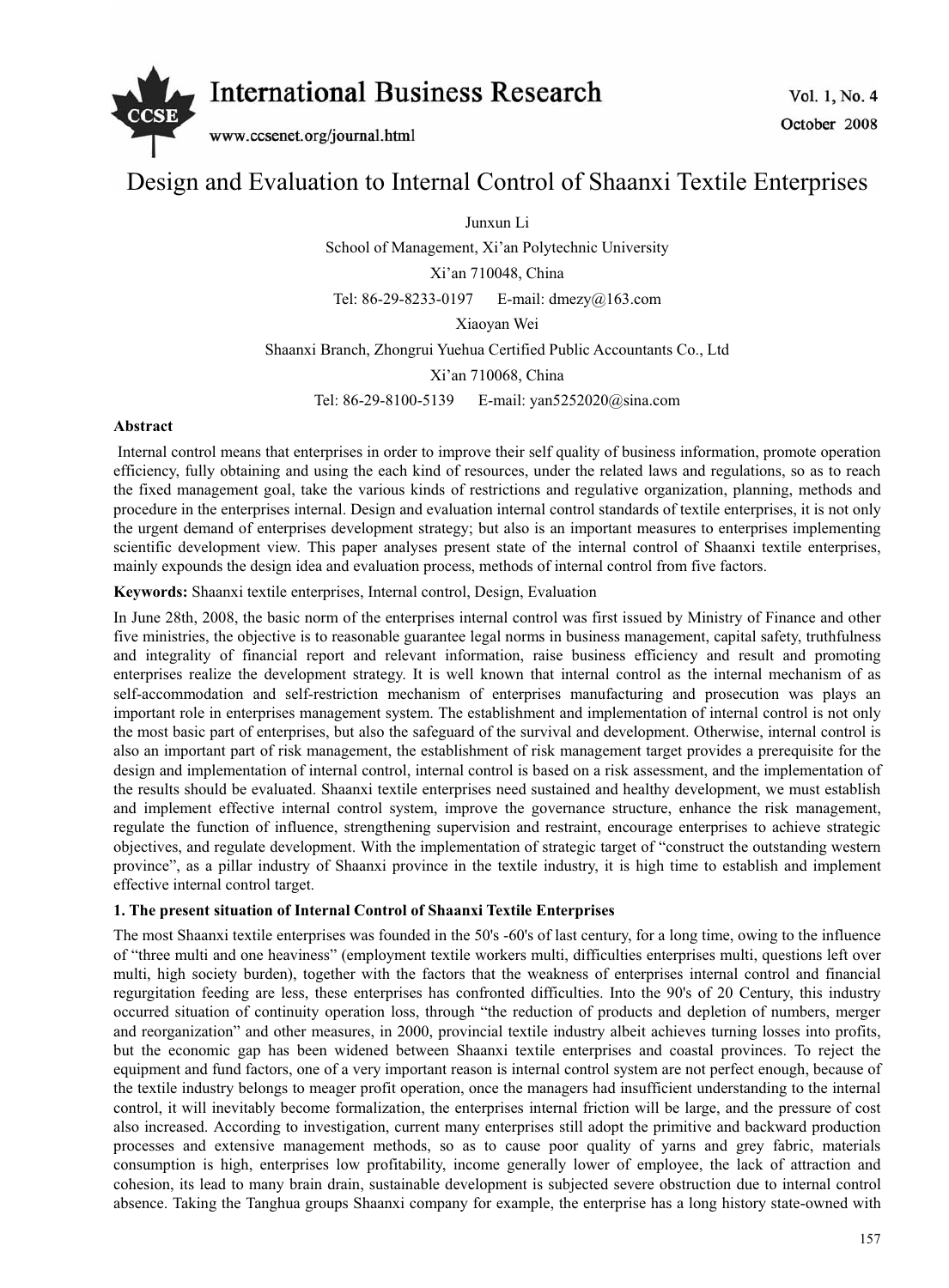more than 36820 staffs, its 5 enterprises of subsidiary has policed bankruptcy row-column by state council in this year, and decided allocate to the local government management. Meanwhile, some state-owned textile enterprises and nongovernmental enterprises distribute in the zone of central shaanxi plain, they are lack strict internal control system, its internal control system mainly exist locomotors activity of each manager,so it has high casualness, meanwhile, it's usually incoherence in implementation process. Most textile enterprises are invalidation of internal control; it has become the "necklace" of the sustainable development of the Shaanxi textile enterprises. In 2008, due to all kinds of costs continuous rising, it is restricted to improving product price, the profit margins are continually compressed of textiles, some enterprises has fall into predicament of no order can be making, many enterprises also has fall into predicament of the order sufficient but no profit, or the order increasing but its profits decrease.

#### **2. The design of Internal Control of Shaanxi Textile Enterprises**

In view of the present situation of Shaanxi textile enterprises, when we are designed the internal control system, we are should from five aspects fully considered such as internal environment, risk assessment, control activity, information and communication, internal supervision.

## *2.1 Design of the internal environment*

Internal environment is the basis for the implementation of internal control, it's generally includes following 5 factors: the governance structure, the organization establishment, the distribution of powers and responsibilities, the internal audit, the human resource policy and the enterprises culture etc.

(1) The design of the governance structure, the organization establishment and the distribution of powers & responsibilities: According to the "company law" and "articles of association" regulations, Shaanxi textile enterprises should to set up sound corporate administrative structure. In order to ensuring the company's internal control system to be implemented, so the company management according to the organizational structure step by step authorization. The workers congress or the general meeting of shareholders is the top authorities to implement management and supervision of the company's internal control. The board of directors as a decision-making of permanent establishment, responsible for the workers congress or the general meeting, to the company's operating activities important decision problems in the decision-making deliberation and make a decision, or submitted deliberation to the workers congress or the general meeting. The board of supervisors is a supervision institution of company; it's responsible for monitor to the company director, the manager tier and corporate finance.

(2) The design of the internal audit system: The internal audit except auditing account books of enterprises, it is also including customs officer, evaluated internal controlling system is perfect or not and inner organizations execution efficiency, then put forward some suggestions and report of the enterprise highest management department. Design should be considered from three aspects: First, independent organizations. It can be independent exercise the audit supervision and have a certain authority, also it have a certain power of appointment to the problems or situation of the audit process. Second, staff is refinement and efficient, but also meet the requirements of internal audit work. Third, it should be coordinated to the other functions of institutions, coordinate with each other, restriction and promote.

(3) The design of the human resource policy: The human resource policy is an important scarce resource; it is one kind of tools of the enterprises to gain competition advantage. Its design should including the human resource management organization security of functions, the human resource planning, and the personnel selection and added the human resource education and training, the staff's assessment and evaluation, the salary and incentive mechanism, also including the mechanism to leave talents etc.

(4) The design of the enterprises culture: The enterprises culture is designed in order to realize its mission, unification thought of the textile workers, concepts, attitude, behaviors and values. So it is urgent to achieve the following points: ķscouring and introduced into the elements of enterprises culture, constructing the cultural system of textile enterprises, formation a spirit of enterprise strength, developing cultural competitiveness; @The establishment of enterprise culture working groups, design the organization of the enterprises culture; **We netration** the cultural idea of those that can have a lasting invigorative function. The enterprises culture should outstanding culture of innovation, Develop staff handbook and around its spirit level, substance level and system level construction.

#### *2.2 Design of the risk assessment*

For a long time, the risk management more emphasis the risk process control and ex-post control of the textile enterprises, due to the lack of risk-warning mechanism, so lead to the risk monitoring index is inadequate, the basic construction comparatively weakness of the monitoring system. When we design the internal control, must base on the "basic norms of corporate internal controls" as a criterion, considering the internal control and efficiency from the point of the strategic risk.

The internal control turning the strategic risk to implement control, it's not a concept, but it is need a transformation from the guiding thought and conduct standard of the corporate governance and management layer, also needed the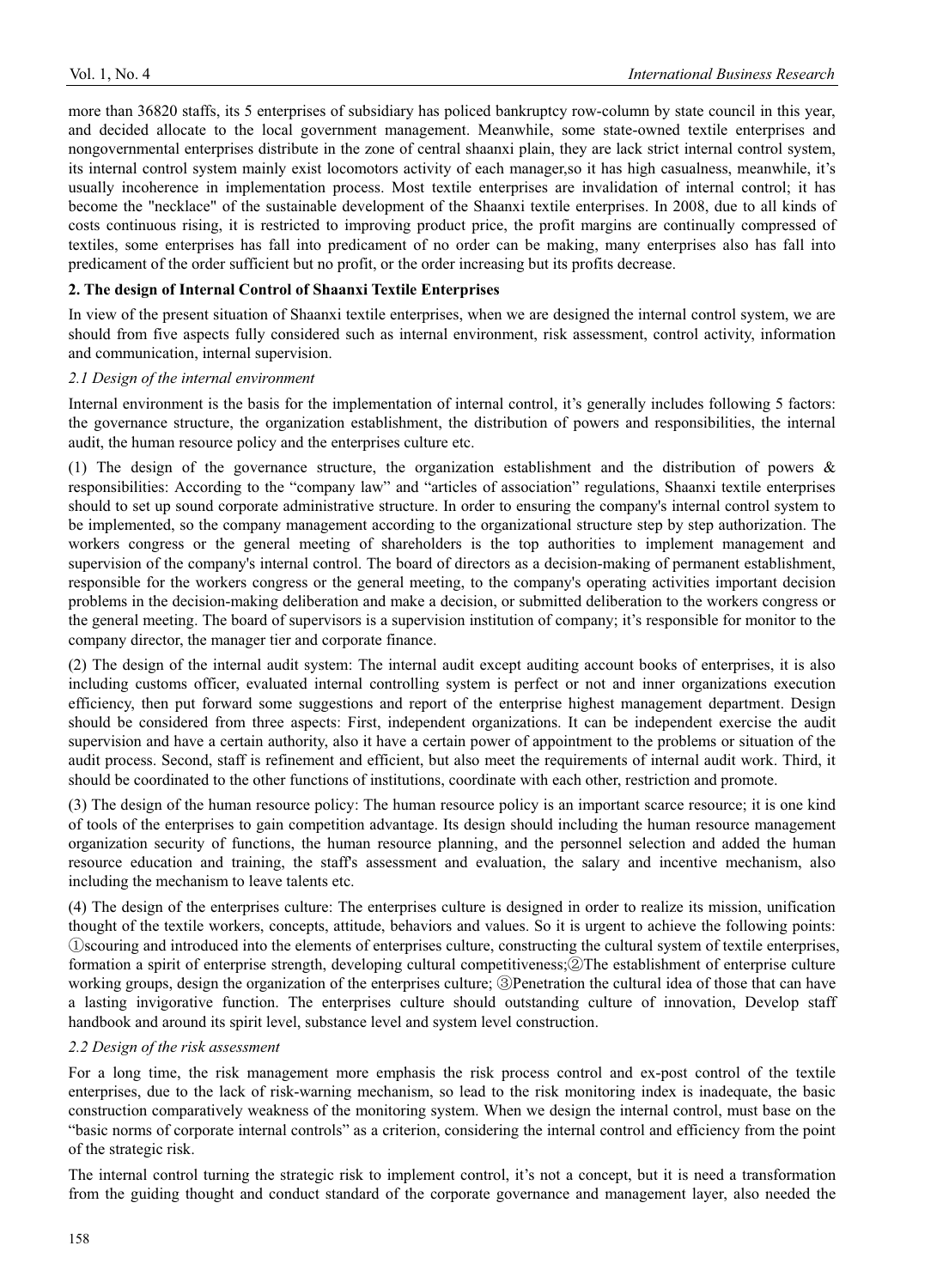guarantee of corporate governance mechanism, needed tangible strategic target and can combination human, money and material resources of all support to realization strategic targets, although these condition and foundation showed different in different enterprises, it's impossible to set a unified model, but also its attention point of risk almost same. In the design to be followed rules of comprehensiveness, of early warning, of maneuverability and dynamic character, through investigation to the existing textile enterprises internal control implement situation, making a relevant test, then evaluated to its soundness, rationality and effectiveness, in order to determine whether dependence the properties, scope, emphasis and methods of the internal control and substantive tests. The specific contents included: the risk assessment process, target system, internal risk and external risks, the risk identification, the risk determined importance and coping strategy etc.

# *2.3 Design of the control activity*

The control activity means enterprises based on risk assessment results, by using the corresponding control measures, making the risk at can be endure scope. The specific contents included: separation of interlinked duties, major risk authorization control, audit and approval control, budget control, safety of assets, reporting system, financial report authenticity, and analysis control of the economic activities, performance appraisal control and information system control etc.

#### *2.4 Design of the information and communication*

The so called information and communication mean the enterprises timely and accurate collecting, transfer with internal controls-related information, ensure the information effective communication between enterprise internal and enterprise external. In the design to be should cover the information management system of textile enterprises, enterprises internal information control, enterprises external information control and enterprises communication mechanism etc.

## *2.5 Design of the internal supervision*

The internal supervision means that enterprises supervise and inspect to the internal control establishing and the situation of implementation, evaluate effectiveness of internal controls, find deficiencies of internal control, and enterprise should promptly be improved. Including:

(1) Design of monitoring institution: Because of the Shaanxi state-owned textile still dominate, in order to ensure the security and integrity of the state-owned assets, the enterprises should set up ministry of audit, equipped with full-time internal audit staff, exercise of independent audit function, make some internal audit and supervision on financial income and expenditure of enterprises and economic activities.

(2) Supervision system design: In order to improve the corporate governance structure, standardize the company economic behavior, and safeguarding legitimate rights and interests of the shareholders, Shaanxi textile enterprises should establish a system of internal audit, to review and evaluate the economic activities of enterprises authenticity, legitimacy and the effectiveness of internal controls. All major issues should be established into a sound and reasonable system of internal control system.

(3) Internal control deficiencies reporting and improved: we recommend establish internal audit departments; regularly check the deficiencies of company's internal control system, to assess their effectiveness and efficiency of the implementation and timely suggestions for improvement. Internal audit staff should check the internal control deficiencies and unusual items, and write recommendations for improvements into the internal audit report truthfully.

(4) Internal control self-assessment: Use of specific methods by regular to test the implementation of internal control and write assessment reports, as the main decision for the Enterprise management.

In a word, the design of Internal control should be operate around the control environment, it is not only the basic of the other four related factors, but also the framework of enterprise discipline and internal control, it directly impact on cognitive about the internal control of the business staff, If there is no effective control environment, perhaps there will not have the four other outstanding elements which is have outstanding results.

# **3. The evaluation of Internal Control of Shaanxi Textile Enterprises**

The traditional internal control evaluation methods mainly rely on the subjective judgment of professionals from the qualitative aspects of the evaluation, so in this way will lack some scientific nature. Based on the requirement of *Basic regulation of enterprise internal control*, combine with the Shaanxi textile enterprise's own characteristics, the evaluation of internal controls should focus on two aspects: firstly, construct the textile enterprises in Shaanxi internal control evaluation index system. Including research and analysis of the enterprise internal control system design a system of indicators for evaluation consist of the title of every indicators, content, standards, weight, etc. Secondly, make use of the complete design evaluation index system, through the collection of qualitative and quantitative evaluation information, compare the evaluation scores and evaluation index and standard, and then reflect the merits of internal control in Shaanxi textile enterprises, draw integration evaluation conclusions. This paper will pay more attention on discussing evaluating the internal control textile enterprises in Shaanxi by the Matrix Method.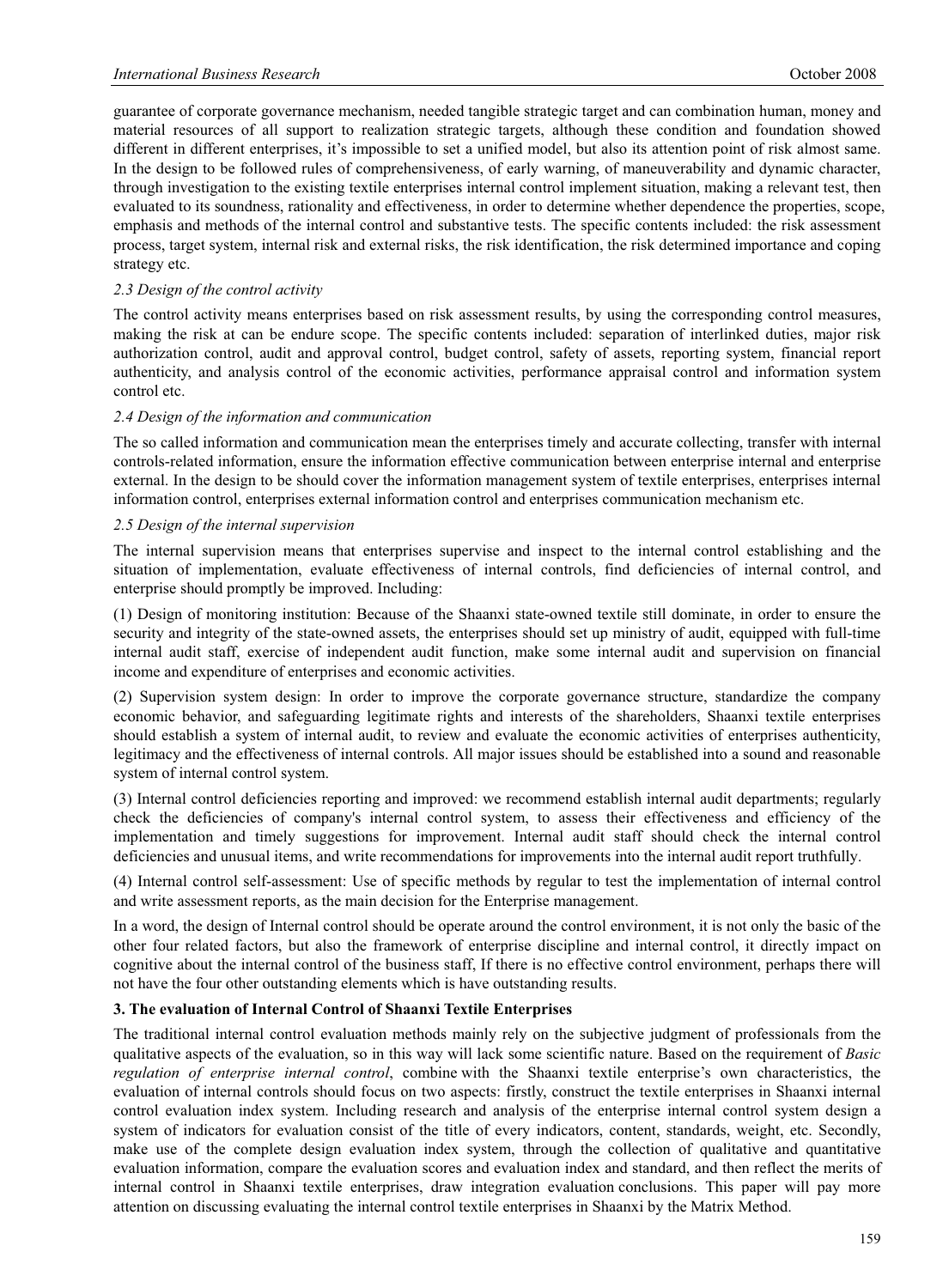# *3.1 major evaluation steps*

(1)The enterprise internal control will be divided into a number of elements (control environment, risk assessment, information systems and communication, internal supervise), they were given different weights (Table 1), each element contains a number of key indicators or key factors, there are six key indicators, the control environment should include elements of integrity and moral values (weight 0.25), competence ability (weight 0.15), the level of participation of governance (weight 0.15), management concept and style (weight 0.15), organizational structure and responsibility division (weight 0.15), human resources policies and practices (weight 0.15), which confirm the scoring of each factor under different elements.

(2) Confirm the importance of all key indicators or factors to the various elements, and figure out the integrated scoring of every element.

(3) Establish the important coefficient of various elements to the internal control, and figure out the integrated scoring coefficient of internal control.

(4) Establish the scoring standards of internal controls under different conditions, and figure out overall score of internal control (Table 2).

*3.2 Internal control evaluation of the overall score calculation* 

(1) Calculate the elements of control environment indicators score

ķFirstly, let the evaluated textile enterprises in Shaanxi to be the target, calculate the score of key factor which is the subordinate of the integrity and moral values under different conditions (Include the regulation of conduct, corporate culture, management of the exemplary role, etc.);

Secondly, calculate the integrated score coefficient by the matrix method of the integrity and moral values;

Matrix composite coefficient = Evaluation factors coefficient matrix  $\times$  Scoring matrix

(2) Use of the similarly methods calculated the Matrix composite coefficient competence ability, the level of participation of governance, management concept and style, organizational structure and responsibility division, human resources policies and practices;

**Example 13** Calculate the control environment scoring matrix;

Control environment scoring matrix  $=$  Evaluation factors coefficient matrix  $\times$  the subordinate key indicators of the various elements of comprehensive scoring matrix

ĺNormalize the general indicators coefficient matrix;

ĻDetermine the control environment under the four condition "excellent, good, medium and poor" scoring matrix;

ļCalculate the general score of the control environmental factors indicators; the general score of the control environmental factors indicators= the general indicators of coefficient matrix ×the scoring matrix of the elements in different conditions.

(2)The index scores of other elements of internal control (risk assessment, information systems and communication, internal supervise) is similar to the former principle.

(3)According to the weight of internal control elements in the internal control factors (Table 1), figure out the integrated assessment score of internal control.

# **4. Conclusion**

In the *2008China Cotton Industry Development Summit Forum and the International Cotton Trade Fair*, the experts made it clear that the textile industry in eastern developed regions should be promote to transform to resources, land, and labor advantage in the western region gradually, and seek more cost competitive advantage. In October 2007, Xi'an government formulated the "textile city in Xi'an of the revitalization development planning framework". This purpose is to correctly guide textile enterprises in Shaanxi by the government to promote the healthy development. July 16th, 2008, the largest corporate bankruptcy so far in Shaanxi province-Tanghua designated enterprises under the central policy of the insolvency of the group officially launched. This bankruptcy is not an end, but to promote the textile enterprises in Shaanxi have a greater development in the future. These days, our country enhances some textiles, clothing and other goods of export tax rebate rate from 11 percent to 13 percent. All these indicate that favorable external environment will help the textile industry in Shaanxi to construct the system of internal control. In the near future, through a series of internal control construction, the textile in Shaanxi will reproduce the past glory.

# **References**

Ministry of Finance People's Republic of China, etc. (2008). About print and published the "basic regulation of internal control". Beijing: *Accounting* .No.7.